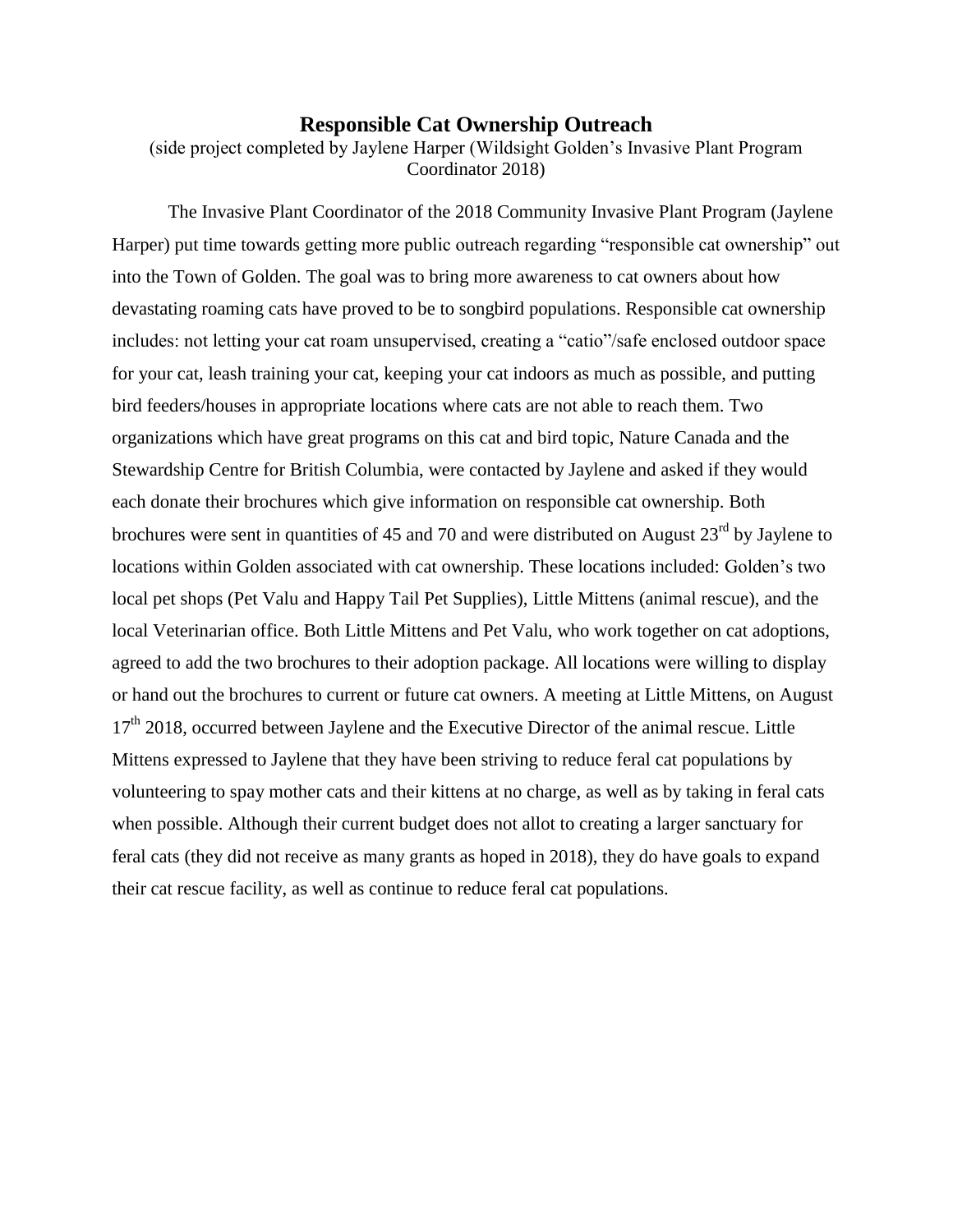### Nature Canada brochure:



- 
- **ONING** from common<br>en plants, antifreeze, rat
- **ETTING LOST** The Canadian<br>ederation of Humane Societie<br>helter statistics indicate that helter statistics indicate that<br>vhile 31% of dogs are reclaime<br>y their owners, only 5% of<br>ats are